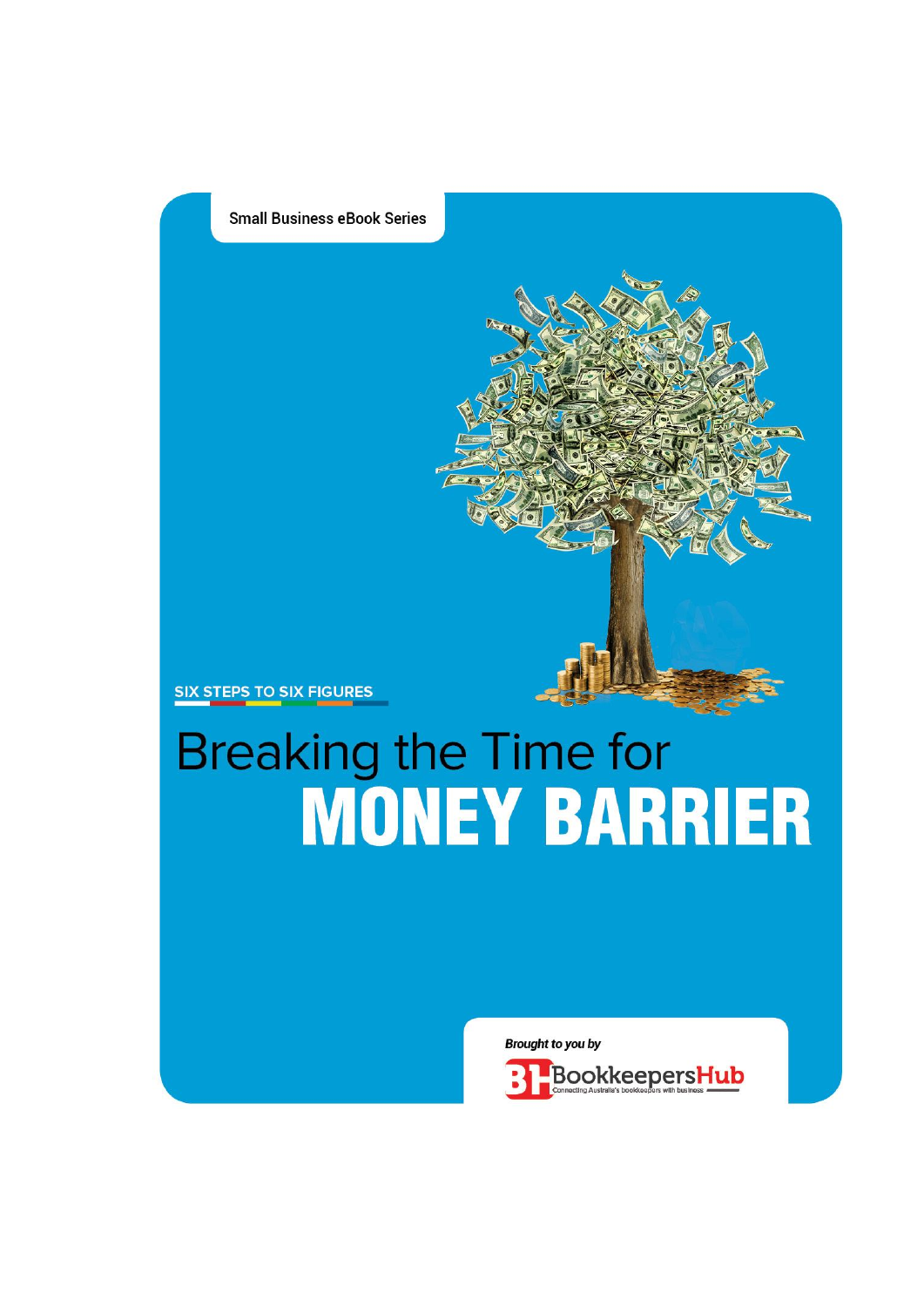

# **Fee for service: You're Probably Doing it Wrong**

Whether you're a dog walker or a designer, or a bookkeeper your approach to pricing is probably pretty similar, at least if you're relatively new to the game. You look at what other people are charging, you think you're not experienced enough to charge what the high cost providers charge so you go loball. Or you take a look at your costs, figure out what you need to cover them and then add a bit on top for what seems like a reasonable profit and present the final product of these calculations to prospective clients as a daily or hourly rate.

It's a tried and true method, but it's probably costing you a bucket-load of money and creating schedule feast or famine -- periods where you stress through the lean times and run like a lunatic in the busy ones.



There is a better way.

What's the answer? Quit all that obsessing about time and focus on value instead.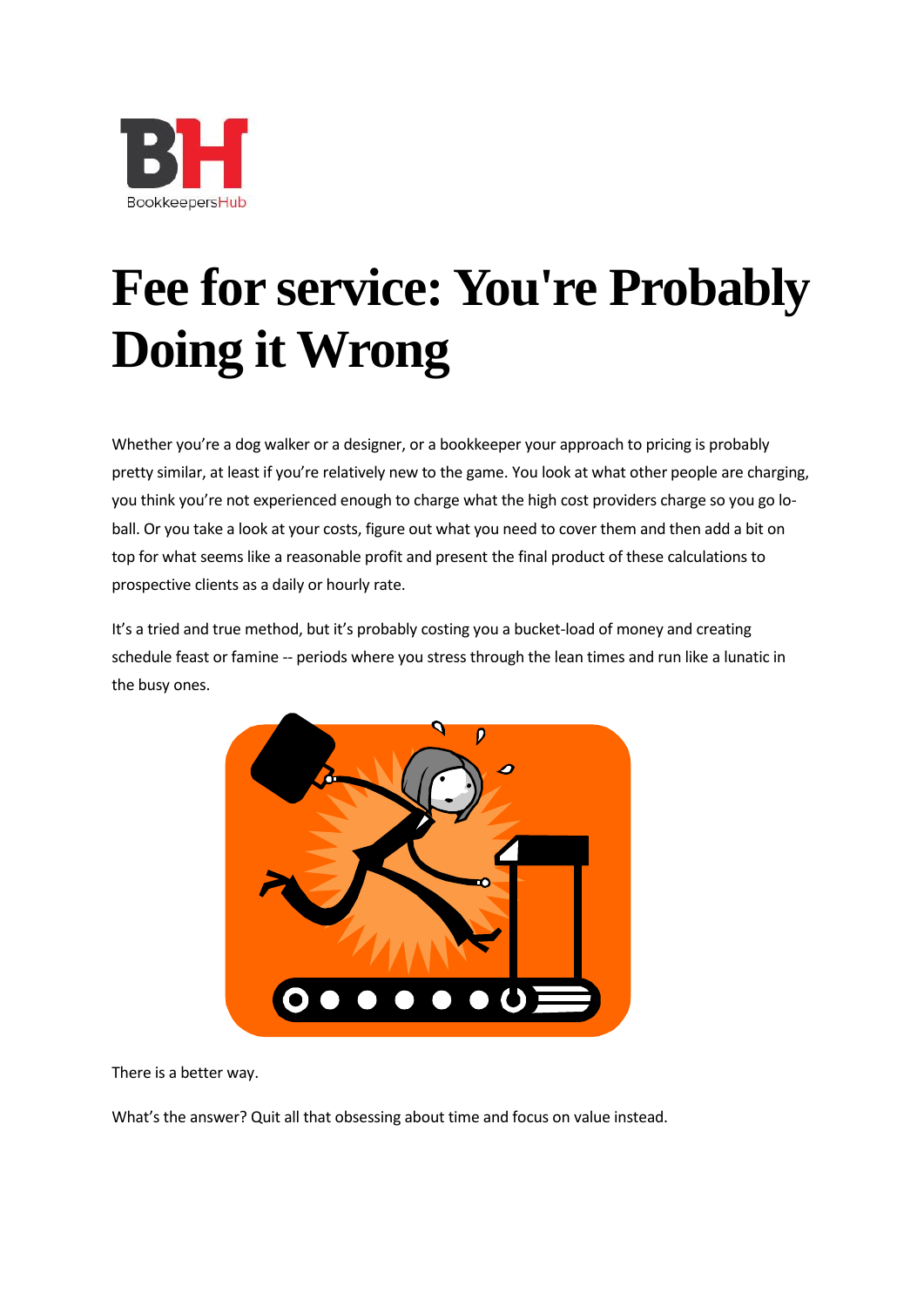Your clients don't really care how long it take you to do something; they care about the value it creates for them; the peace of mind for having the compliance stuff done and the benefits of having a dashboard available of how the business is travelling Clock watching isn't just limiting your income, it's also downright selfish.

### **Adding value to your SMB client**

If you want to grow your income, you're going to help them (your SMB clients) grow their business. When looked at it like that--from their perspective--it's clear you're not selling time. Instead, you're selling a solution that is going to make an impact for your client and achieve some business objective.

By having an in-depth conversation with prospects about what they're trying to achieve and really listening to their goals, you can set value-based prices that are higher for you and also deliver more for the client, ideally, offering clients a menu of options to help them reach their objectives.

Getting hard numbers for your clients' goals is best. Selling hours actually creates a conflict of interest; it puts you and the client on opposite sides of the table. If you're selling hours, it's in your best interest to take longer, to bill more hours. But your client is interested in getting solutions that work as promptly as possible, so if you're asked what your fee is by a prospective client, you need to immediately ask the client a few questions; like "What are your needs?" "What are your biggest concerns?" "What accounting or financial issues are you facing that make you stressed?" Clients care about the value you create for them, so that's what you should be asking them to pay for.

Of course, this approach doesn't work for everyone. Hourly rates make sense for someone just starting out, someone with little experience and limited skill. But over time, you begin to outgrow the cost-plus pricing model of charging by the hour. So if you stay with that pricing model, you'll find it very limiting.

But that's not the only potential stumbling block to value-based pricing. How do you handle clients that push back against the idea of paying for value? What do you do if your skills aren't broad enough to meet the client's fundamental objectives? How can you change your image from a gun for hire to a collaborative partner in solving a client's problems? And how do you price small jobs and routine maintenance?

## **Talking about price**

Do you steer away from pricing discussions ? Are you hesitant or unconfident in negotiating prices with your clients ?

When clients raise the pricing topic, professionals generally have one or more of these responses. They:

change from their previously calm demeanour to irate, angry, hurt, or disdainful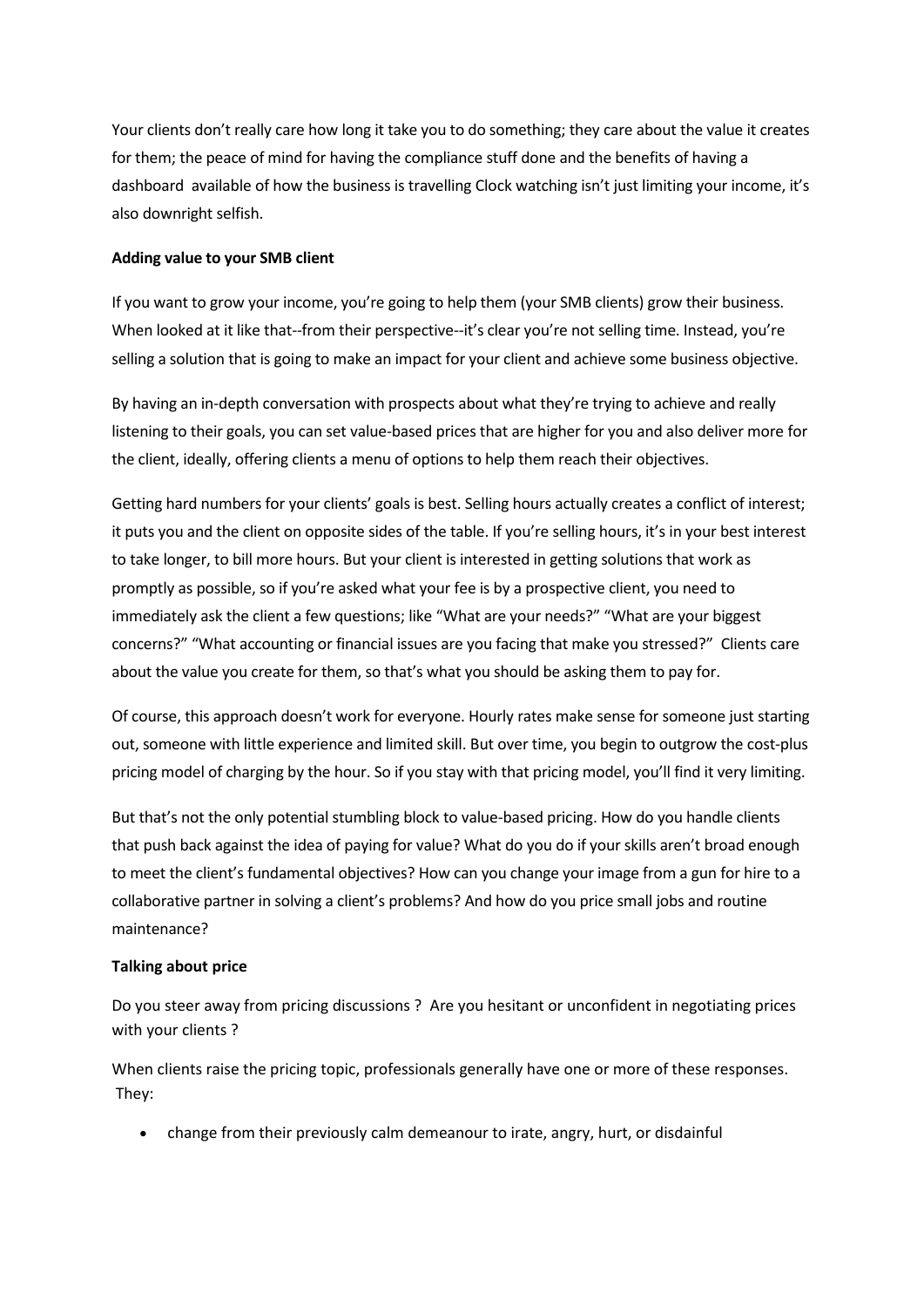

- dig in, expecting a campaign to discount hourly rates and repeat the arguments they've previously used to defend their prices
- instantly offer big discounts on list rate and expect that instantly all will be well
- complain about how misunderstood, inexpensive, and undervalued they are compared with other expert services or competitors
- wax lyrical about the mysteries of pricing and billing
- hurriedly change the subject.

Your pricing is a financial tool, most definitely. Your pricing is also a powerful business development tool to:

- position you in the wider market
- differentiate you from competitors
- communicate with prospective clients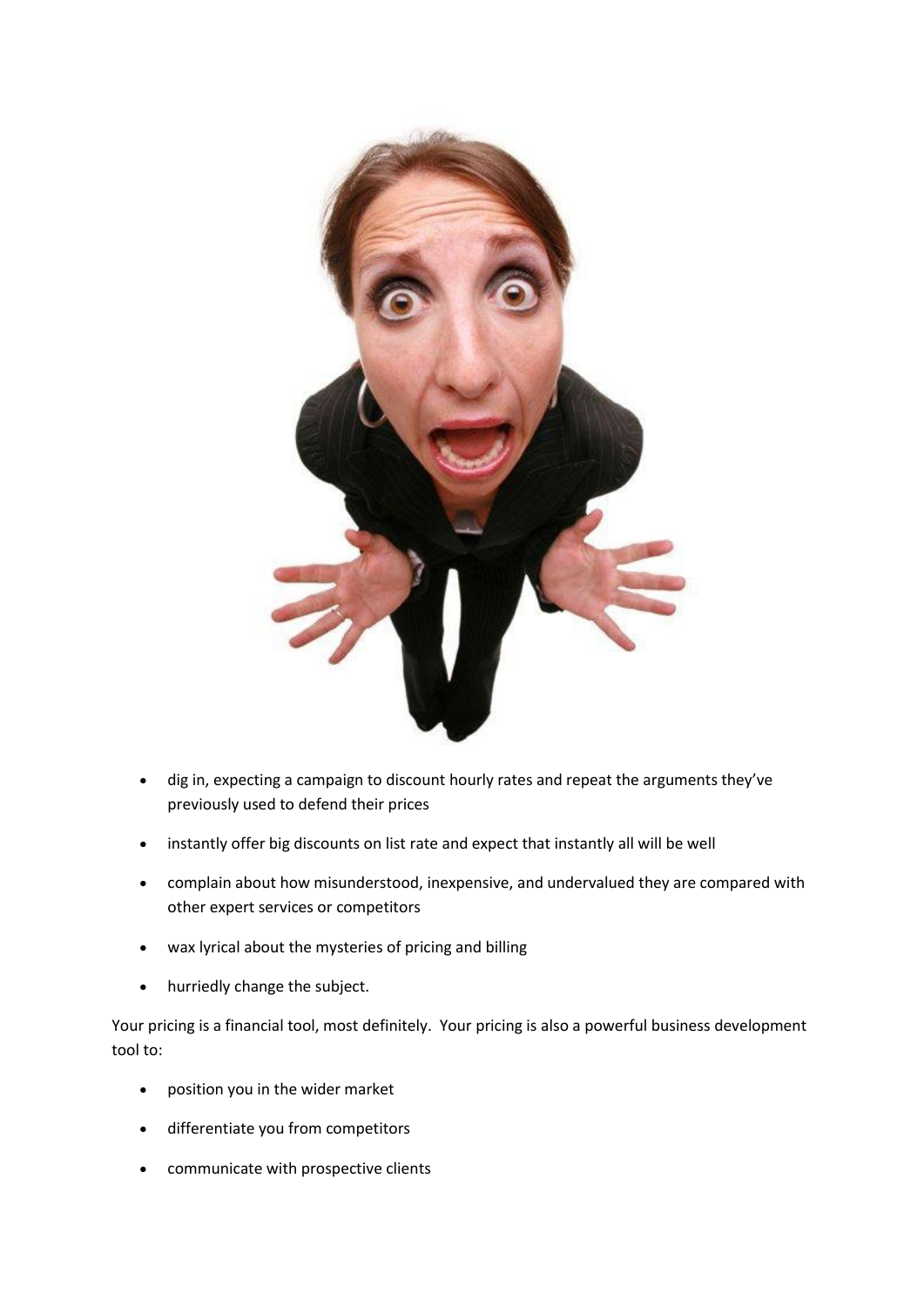- distinguish your offering from others
- eliminate unsuitable prospects and time wasters
- qualify opportunities as the right fit for you and your firm.

When you talk about your pricing:

- consider both price certainty and dollar amount
- think hard before you give a quick and simple yes/no answer
- price in ranges to maintain flexibility until you have the details
- price so clients can understand where you fit minimum cost, premium service, or midmarket
- remember that for all except a few, stating your hourly rate is a non-answer to a question about price, except to say that you're expensive !

#### **The challenges**

For one, you will almost always be competing for the business, sometimes against cut-rate bookkeepers or services that offered inexpensive, do-it-yourself software solutions. Typically a new bookkeeper would try to explain why she was the better choice, but in the end, she may be excused for feeling that if she stuck to her rates, she'd lose out. And at this early stage, she badly needed to build a clientele. So she would often offer discounts, sometimes below her breakeven rate. She wouldn't be happy about it, but it seemed to be the only way she'd stand a chance to get the business.

By quoting fees based on conservative estimates, it may work a lot of the time, but it usually means you have to put in more time to finish the jobs. Plus, a lot of clients tended to grind fees down, insisting on extras here and there. The result is you might end up making significantly less per hour than the rate you billed.

You need to be aiming for a higher fee structure; to try to increase your rates so it gets a little fairer. For example by quoting a higher rate for added-value work: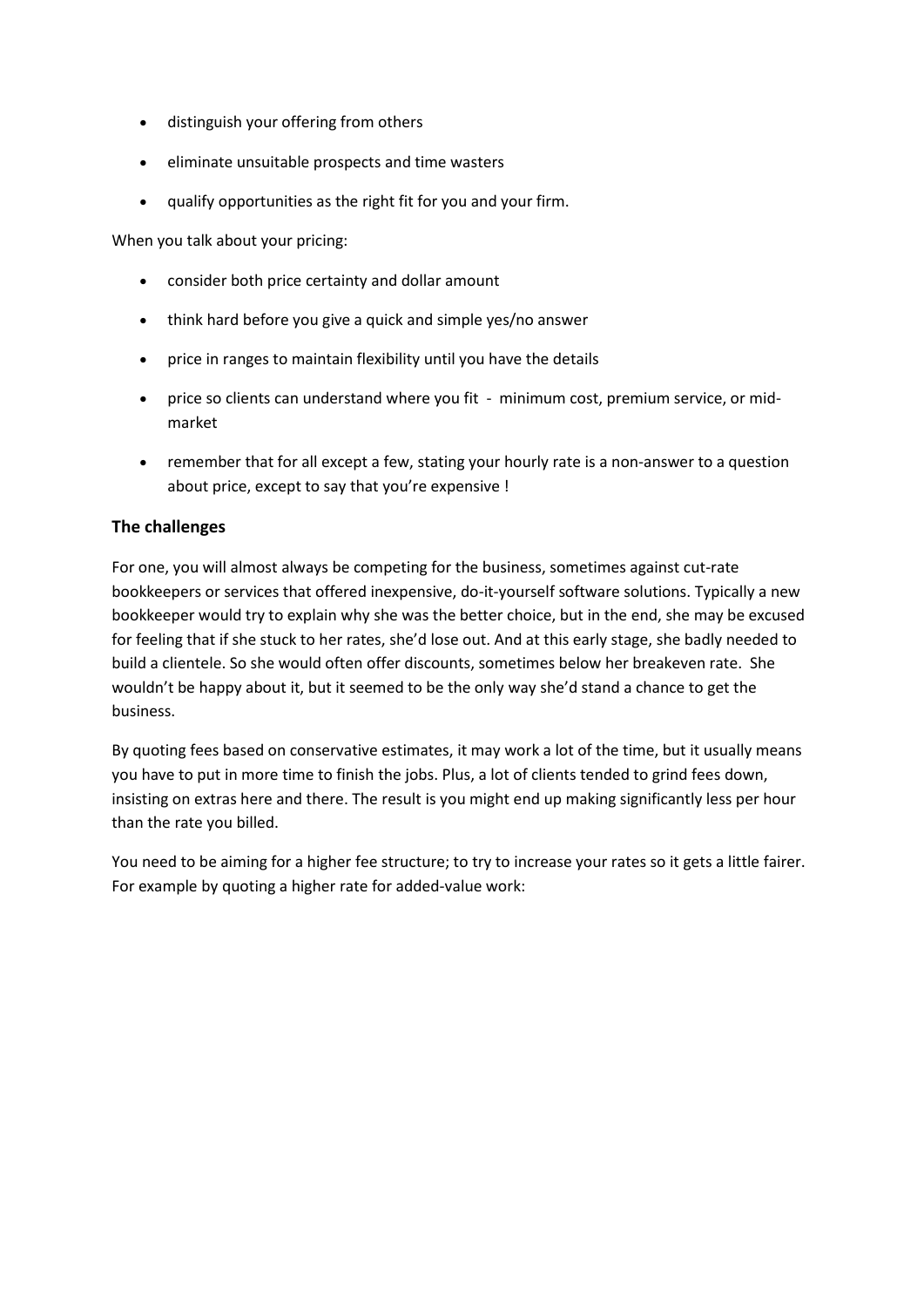# **BOOKKEEPERS SUCCESS PYRAMID**



Is a six figure income feasible? What is certain is that if you o-ball your rates and get squeezed for extras without billing your six figure income is in doubt. With a six-figure income looking like a pipe dream, it is a more strategic approach that is needed.

To be honest, when starting out, charging an hourly rate make sense for someone just starting out, someone with little experience and limited skill. But over time – and with your other work skills, hopefully little time, you will have established yourself and your credibility, which leads to great references. When that happens, you begin to outgrow the cost-plus pricing model or the base market rate model of charging by the hour. So if you stay with that pricing model, you'll find it very limiting.

Since there are only so many hours in a year, it puts a cap on how much revenue you can collect in a year, and it means that the only way to make more money is to work more hours. These are limits…and the truth is, they are false limitations that lead to bad behaviours, like burning yourself out by working around the clock in an effort to earn more.

For sure some prospects, though, will still insist on knowing your rates up front and don't want to get into a dialogue first. It is important to recognise that grinders like this would just drag your business down, so over time and with a strategic approach to building your bookkeeping practice, you can begin to weed them out. That might mean giving up the chance to earn a little money, which may cause some short-term pain, but it will also free you up to search for better clients.

\*\*\*\*\*\*\*